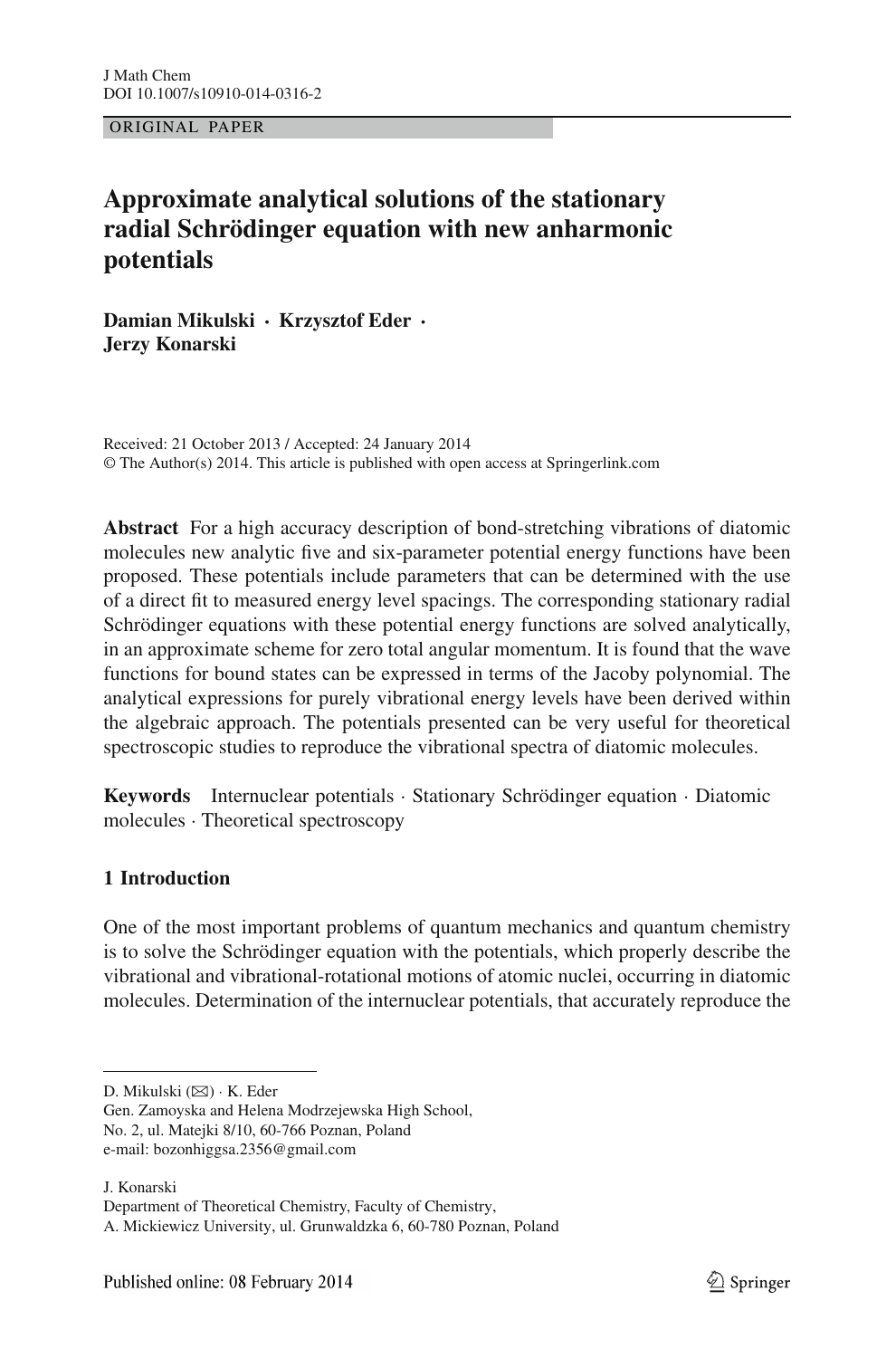rovibrational spectra of diatomic molecules is a very important quantum procedure, providing useful information on the internal molecular structure and physical properties such as dipole moment, equilibrium internuclear distance and polarizability. To describe motions of nuclei in diatomic systems a method based on the analytic potential expansions has been developed [\[1](#page-7-0)]. In quantum chemistry computations the most frequently applied expansion forms are Dunham's [\[2\]](#page-7-1), Simons–Parr–Finlan's [\[3\]](#page-7-2) and Coolidge–James–Vernon's [\[4](#page-7-3)]. By introducing these expansions into rovibrational Schrödinger equation one may obtain the energy eigenvalues expressions that depend on potential parameters and the equilibrium configuration of the rotationless state. Applying the semiclassical Dunham approach [\[2](#page-7-1)], hypervirial theorem [\[5\]](#page-7-4), supersymmetric quantum mechanics [\[6\]](#page-7-5) as well as the variational [\[7\]](#page-7-6) or perturbation method [\[8](#page-7-7)] the rovibrational Schrödinger equation can be solved exactly or in approximate scheme. Recently, a quantum method based on a so-called deformable body model has been developed by Molski [\[9,](#page-7-8)[10\]](#page-7-9). This method assumes that interatomic distances depend on the vibrational momenta and overall angular momentum as a result of the Coriolis and centrifugal forces. Furthermore, according to this method in many diatomic molecules the centrifugal force leads to the vibrational-deformational displacements of atoms. Besides, in this theoretical model the magnitudes of the deformational displacements of atoms from the original reference configuration are calculated with the use of dynamic equilibrium state between deforming and restoring potential forces.

It should be stressed that exact solutions of the Schrödinger equation are possible for certain physical potentials such as: Morse, Kratzer, Coulomb, Wei-Hua and pseudo-harmonic potentials [\[11](#page-7-10)[–16](#page-7-11)]. Also, various methods have been applied successfully for one-dimensional anharmonic oscillator with different types of anharmonicities [\[17](#page-7-12)[,18](#page-7-13)]. Moreover, the Hill determinant method generates excellent results for both polynomial and nonpolynomial potentials [\[19\]](#page-7-14). In the last few years many quantum methods have been developed to solve the Schrödinger equation within the use of algebraic approach. One of the most important procedures is to solve the second-order Schrödinger differential equation using its transformation into the same commonly known differential equations, whose exact solutions can be specified as the confluent hypergeometric functions, associated with the Kummer function, Whittaker functions and Laguerre polynomials. Also, supersymmetric quantum mechanics (SUSY QM) procedure is strictly correlated with analytical solutions of eigenproblems for many anharmonic potentials  $[20,21]$  $[20,21]$  $[20,21]$ . Applying the ideas of supersymmetry  $(SUSY)$  and an integrability condition called the shape invariance condition for a whole class of shape invariant potentials exact spectrum of energy levels can be determined [\[22](#page-7-17)[,23](#page-7-18)]. It should be emphasized that the concept of the shape invariant potentials within the SUSY QM method has been introduced by Gendenshtein [\[24\]](#page-7-19).

Apart from analytical methods of solving the Schrödinger equation many numerical methods, mostly basing on the routine Numerov procedure, are widely used [\[25](#page-7-20)]. For example, the available for free computer code LEVEL developed by LeRoy is one of the most commonly used in quantum computations. Also matrix methods are usually used [\[26](#page-7-21)] and derive from either basis set expansions or from the discrete variable representation. In the several past decades, many efforts have been undertaken to investigate the stationary Schrödinger equation with the central potentials con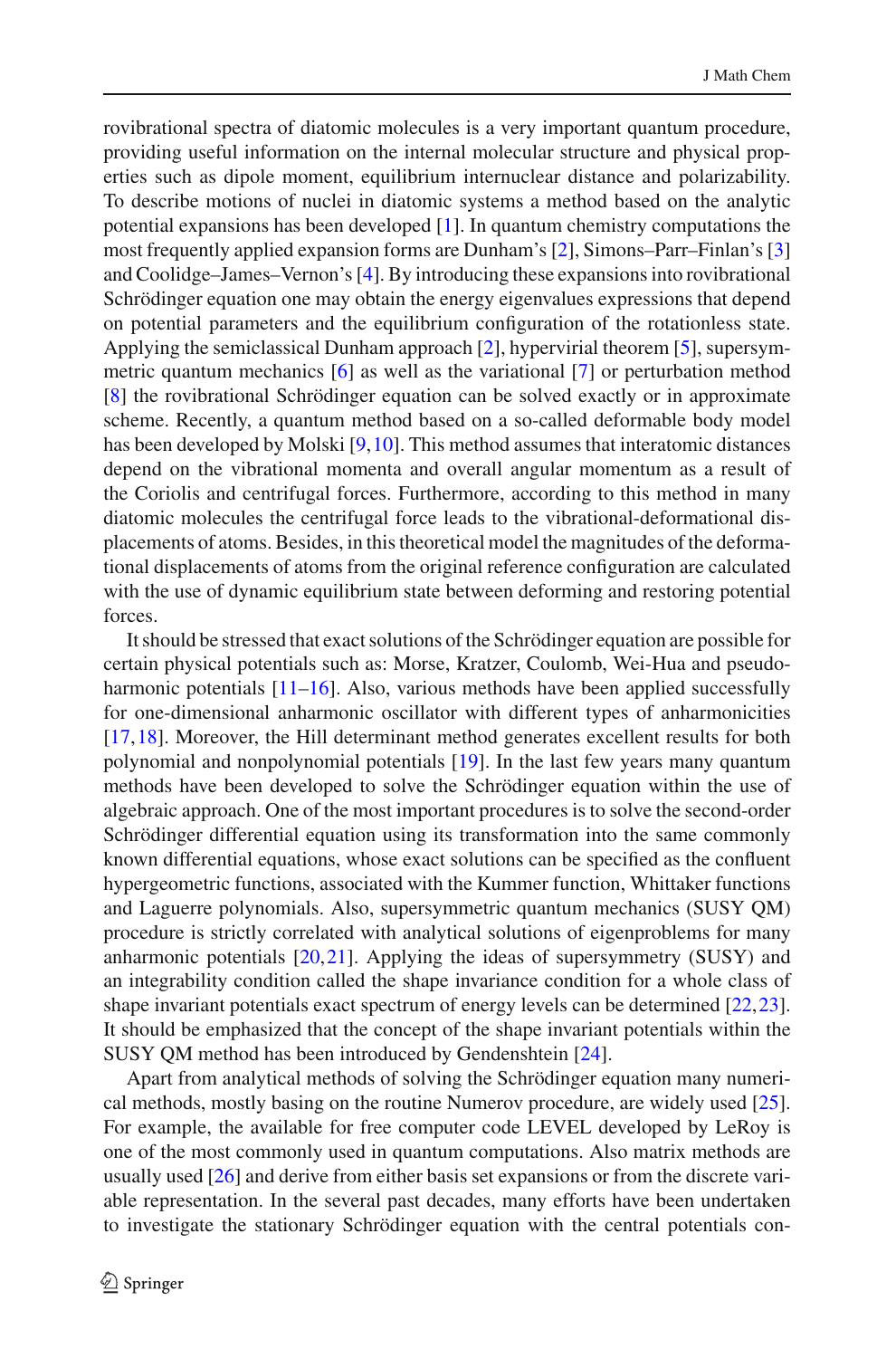taining negative powers of the radial coordinate [\[27](#page-7-22)[,28](#page-7-23)]. Recently, the Schrödinger equation with higher order central potentials has been carefully studied. For example the sextic potential, the mixed (harmonic +linear +Coulomb) potential and singular even-power potential have been widely used in molecular physics, field theory, structural phase transitions and quantum optics. There is a need to emphasize that model potentials have come a long way since the simple forms introduced by Morse and his successors.

With the wide demand for highly accurate anharmonic potentials, which can be applied in theoretical spectroscopy to determine energy levels spacings, it seems reasonable to introduce new potentials and to solve the radial Schrödinger equation, including these potential functions. Therefore, we are concerned with determination of new internuclear potential functions, for which the Schrödinger equation can be easily converted to the second-order exact solvable differential equation. In particular, we are interested in solutions of the Schrödinger equation for the proposed potentials.

#### **2 Proposed potentials and quantum calculations**

#### 2.1 Five-parameter potentials

<span id="page-2-1"></span>The first of the potentials studied has the following form:

$$
U(r) = D_e \left\{ \frac{1 - \exp\left\{-\alpha \left[ \left(\frac{r}{r_e}\right)^m - 1 \right] \right\}}{1 - c \exp\left\{-\alpha \left[ \left(\frac{r}{r_e}\right)^m - 1 \right] \right\}} \right\}^2 \tag{1}
$$

An exemplary plot of this function is presented in Fig. [1.](#page-2-0) In the formula [\(1\)](#page-2-1)  $D_e$ stands for dissociation energy of diatomic molecule and  $r<sub>e</sub>$  refers to the equilibrium distance between two nuclei. Adjustable parameters  $m > 0$  and  $c \in (-1, 1)$  have been introduced to correct the shape of the Rydberg–Klein–Rees potential energy curve.

<span id="page-2-0"></span>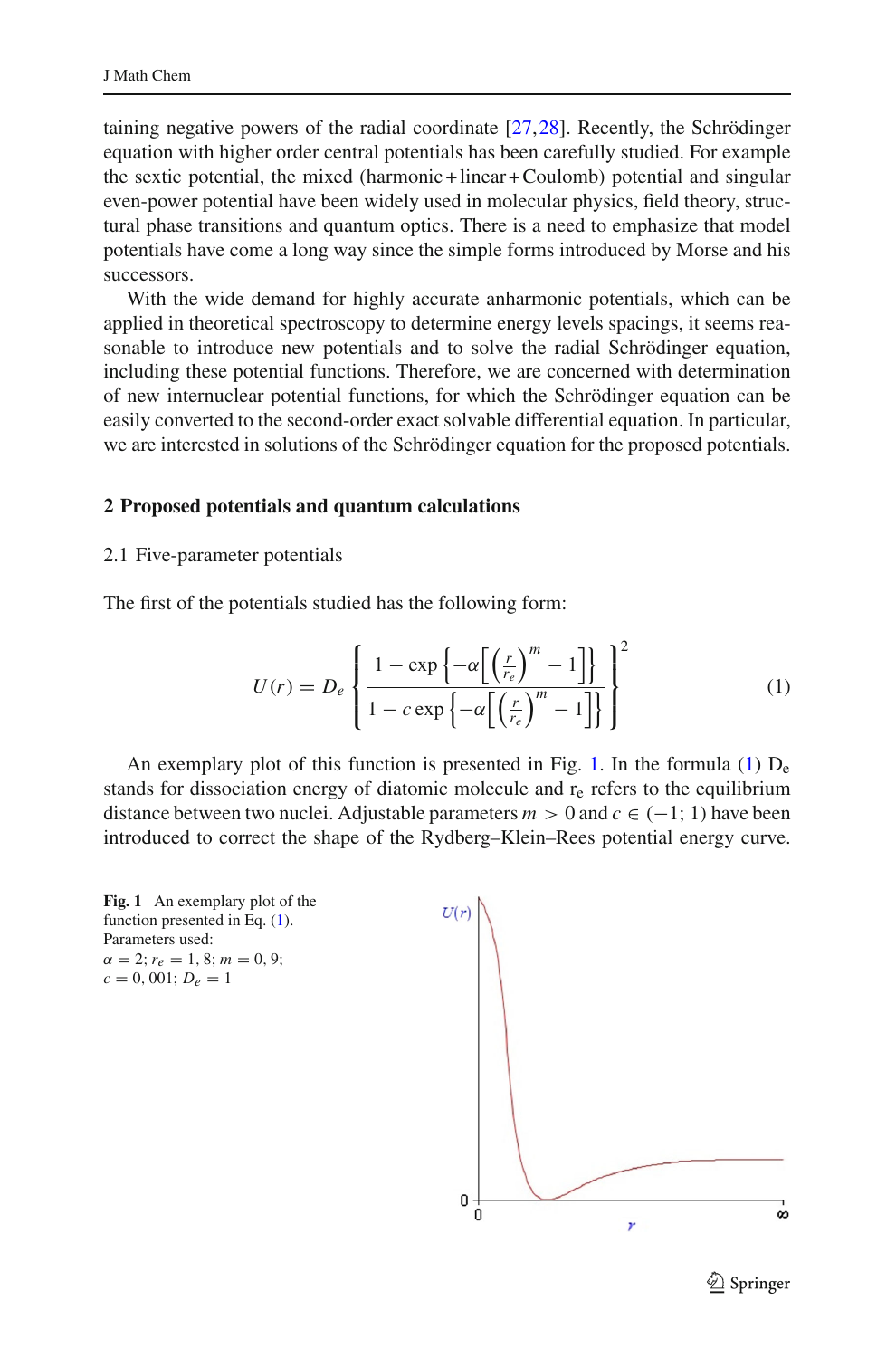These parameters can be determined for each particular chemical system using a direct fit to energy level spacings. Consider a following nonlinear variable:

$$
y = \exp\left[-\alpha \left(\frac{r}{r_e} - 1\right)\right], \quad y \in [0, 1]
$$
 (2)

After simple algebraic manipulations we obtain the following relationships:

<span id="page-3-0"></span>
$$
\left(\frac{r}{r_e}\right)^m = \left(1 - \frac{\ln y}{\alpha}\right)^m, \quad \exp\left\{-\alpha \left[\left(\frac{r}{r_e}\right)^m - 1\right]\right\} = b \exp\left[-\alpha \left(\frac{\alpha - \ln y}{\alpha}\right)^m\right],\tag{3}
$$

where  $b = \exp \alpha$ .

Adopting Taylor series for [\(3\)](#page-3-0) with  $r \in (r_e - \varepsilon; r_e + \varepsilon), \varepsilon \to 0$  and taking into consideration only the first and second terms we receive:

$$
\exp\left\{-\alpha \left[\left(\frac{r}{r_e}\right)^m - 1\right]\right\} = a_0 + a_1 y + a_2 y^2,\tag{4}
$$

where

$$
a_0 = be^{-\alpha m} \left( 1 - \frac{3m}{2} + \frac{m^2}{2} \right), \quad a_1 = be^{-\alpha m} [2m - m^2],
$$
  
\n
$$
a_2 = be^{-\alpha m} \left[ \frac{m^2}{2} - \frac{m}{2} \right].
$$
\n(5)

In further considerations we will examine only the  $a_0$  and  $a_1$  *y* terms. The vibrational Schrödinger equation for the nuclear motion of a diatomic systems, expressed in terms of the *y* variable can be rewritten in the following form:

$$
\left\{-\frac{\hbar^2 \alpha^2}{2\mu r_e^2} y^2 \frac{d^2}{dy^2} - \frac{\hbar^2 \alpha^2}{2\mu r_e^2} y \frac{d}{dy} + D_e \left[\frac{1 - (a_0 + a_1 y)}{1 - c (a_0 + a_1 y)}\right]^2\right\} \Psi(y)_v = E_v \Psi(y)_v,
$$
\n(6)

in which  $\mu$  denotes the reduced mass of a diatomic system. Assuming that  $1-a_0 = \delta_0$ and  $1 - ca_0 = \delta_1$  we receive:

$$
\left[ -\frac{\hbar^2 \alpha^2}{2\mu r_e^2} y^2 \frac{d^2}{dy^2} - \frac{\hbar^2 \alpha^2}{2\mu r_e^2} y \frac{d}{dy} + D_e \left( \frac{\delta_0 - a_1 y}{\delta_1 - ca_1 y} \right)^2 \right] \Psi (y)_v = E_v \Psi (y)_v. \tag{7}
$$

After Changing the variable  $x = \frac{ca_1}{\delta_1}y$  and applying simple manipulations we get: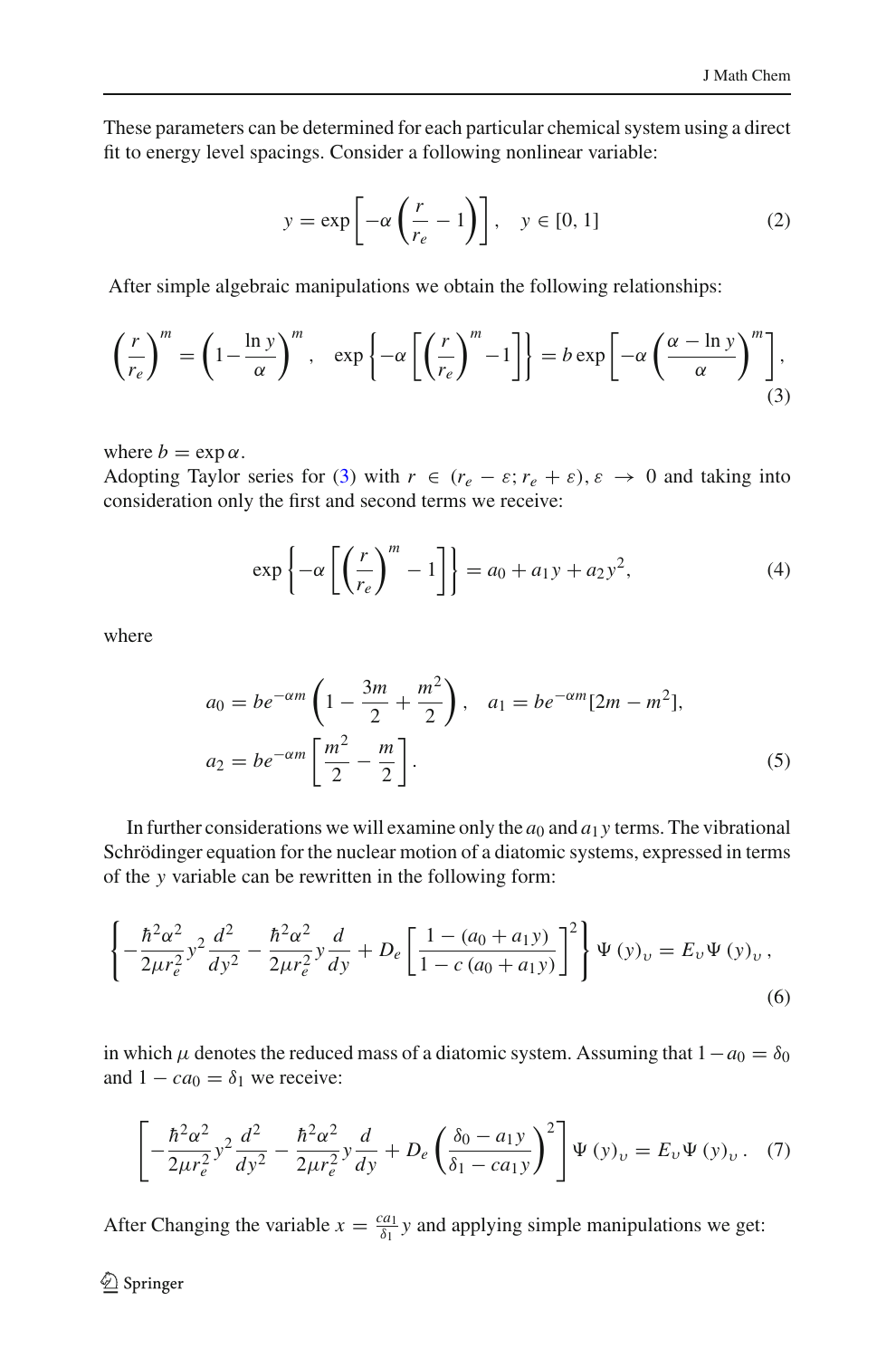<span id="page-4-0"></span>
$$
\left[-\frac{\hbar^2 \alpha^2}{2\mu r_e^2} x^2 \frac{d^2}{dx^2} - \frac{\hbar^2 \alpha^2}{2\mu r_e^2} x \frac{d}{dx} + D_e \left(\frac{\delta_0}{\delta_1}\right)^2 \left(\frac{1 - \frac{\delta_1}{c\delta_0} x}{1 - x}\right)^2 \right] \Psi \left(x\right)_\nu = E_\nu \Psi \left(x\right)_\nu.
$$
\n(8)

Introducing following designations:

$$
t = \frac{\delta_0 r_e \sqrt{2D_e \mu}}{\delta_1 \hbar \alpha}, \quad \beta = \frac{\delta_1}{c\delta_0}, \quad \lambda_\nu = \frac{2E_\nu \mu r_e^2}{\hbar^2 \alpha^2}
$$
(9)

<span id="page-4-1"></span>we obtain the Eq. [\(8\)](#page-4-0) in the following form:

$$
\left[\frac{d^2}{dx^2} + \frac{1}{x}\frac{d}{dx} - t^2 \frac{(1 - \beta x)^2}{(1 - x)^2 x^2} + \frac{\lambda_v}{x^2}\right] \Psi(x)_v = 0.
$$
 (10)

We can now easily notice that the differential Eq. [\(10\)](#page-4-1) has the same form as the one derived by Hua [\[15\]](#page-7-24). After bringing Eq. [\(10\)](#page-4-1) to the standard form of hypergeometric Gauss equation and taking into consideration the regularity of wave function in the point  $x = 0$ , we can express the solution in terms of Jacoby polynomial in the following manner:

$$
\Psi(x)_v = N_v x^{\rho_v} (1-x)^{\frac{1}{2}-\rho} P(-v, \omega_v, \gamma_v, x), \qquad (11)
$$

where

$$
\rho_{\nu} = (t^2 - \lambda_{\nu})^{1/2}, \rho = \left[\frac{1}{4} + t^2(\beta - 1)^2\right]^{1/2},
$$
  

$$
\omega_{\nu} = \frac{1}{2} + \rho_{\nu} + \rho + t^2(\beta^2 - \lambda_{\nu})^{1/2}, \quad \gamma_{\nu} = 1 + 2\rho_{\nu}.
$$
 (12)

We can also calculate energy levels from the following relationship:

$$
E_{\nu} = \frac{\hbar^2 \alpha^2 (\rho + \nu + \frac{1}{2})^{-2}}{2\mu r_e^2} \left\{ \beta t^2 \left[ \left( \nu + \frac{1}{2} \right)^2 + 2 \left( \nu + \frac{1}{2} \right) \rho + \frac{1}{4} \right] - \frac{1}{4} \left[ \left( \nu + \frac{1}{2} \right)^2 + \frac{1}{4} + 2\rho \left( \nu + \frac{1}{2} \right) \right]^2 \right\}.
$$
 (13)

We propose also a second five-parameter potential:

$$
U(r) = D_e \frac{1 - \exp\left\{-\alpha \left[\left(\frac{r}{r_e}\right)^m - 1\right]\right\}}{\left\{1 - c \exp\left[-\alpha \left(\frac{r}{r_e} - 1\right)\right]\right\}^2}
$$
(14)

<sup>2</sup> Springer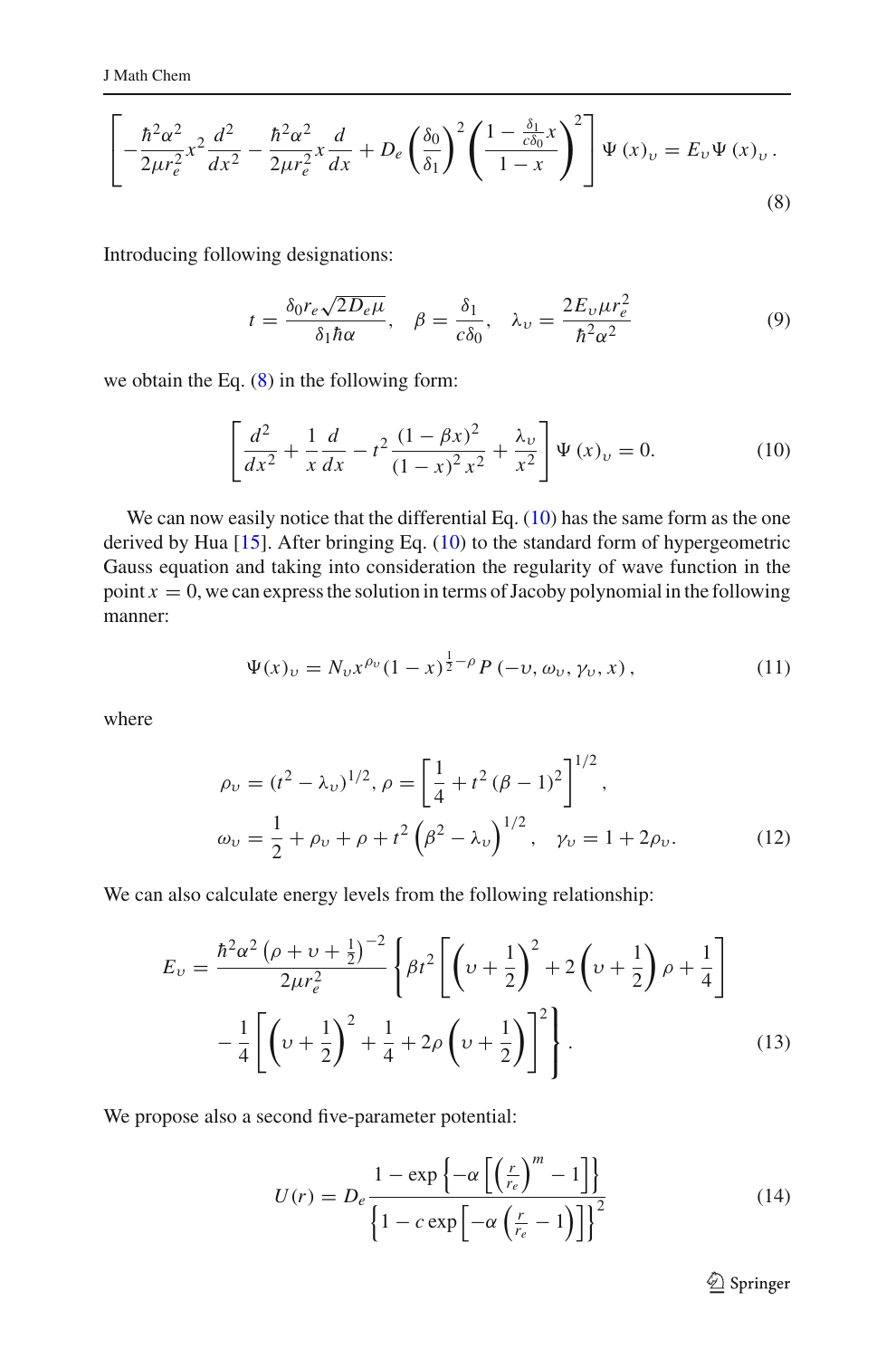The main aim of our further investigation will be to determine analytically the eigenvalue associated with this potential and to show that it can be expanded into Taylor series and that we can neglect the terms above the 2nd one.

#### 2.2 Six-parameter potentials

<span id="page-5-1"></span>Let's now consider a six-parameter potential in the following form:

$$
U(r) = D_e \left\{ \frac{1 - \exp\left\{-\alpha \left[ \left(\frac{r}{r_e}\right)^m - 1\right] \right\}}{1 - c \exp\left\{-\alpha \left[ \left(\frac{r}{r_e}\right)^k - 1\right] \right\}} \right\}^2.
$$
 (15)

An exemplary plot of this function is presented in Fig. [2.](#page-5-0) In the formula  $(15)$   $k > 0$ and  $m > 0$  play the same role as in [\(1\)](#page-2-1). After some calculations, similar to the ones applied in the previous cases, we obtain a following second-order differential equation:

$$
\left[\frac{d^2}{dx^2} + \frac{1}{x}\frac{d}{dx} - f^2 \frac{(1 - \kappa x)^2}{(1 - x)^2 x^2} + \frac{\varepsilon_v}{x^2}\right] \Psi(x)_v = 0,
$$
\n(16)

where

$$
f = \frac{\delta_0' r_e \sqrt{D_e 2\mu}}{\delta_1' \hbar \alpha}, \ \kappa = \frac{\delta_1' a_1'}{c \delta_0' a_1''}, \ 1 - a_0' = \delta_0, \ 1 - ca_0'' = \delta_1',
$$
  
\n
$$
a_0' = be^{-\alpha m} \left( 1 - \frac{3m}{2} + \frac{m^2}{2} \right), \ a_0'' = be^{-\alpha k} \left( 1 - \frac{3k}{2} + \frac{k^2}{2} \right),
$$
  
\n
$$
a_1' = be^{-\alpha m} [2m - m^2], \ a_1'' = be^{-\alpha k} [2k - k^2].
$$
\n(17)

Wave function of the vibrational bound states takes the following form:

<span id="page-5-0"></span>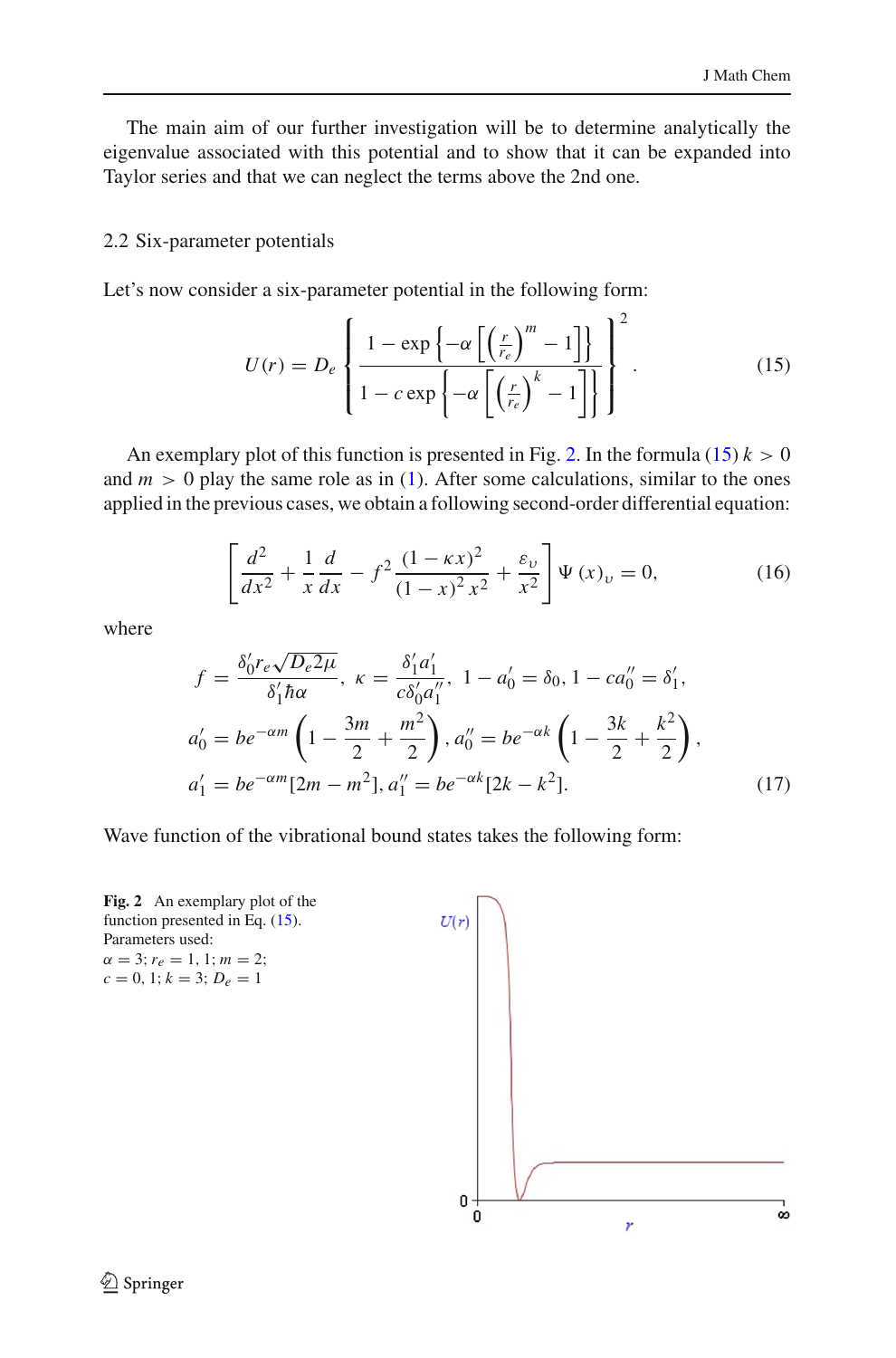$$
\Psi(x)_\nu = N_\nu x^{\rho'_\nu} (1-x)^{\frac{1}{2}-\rho'} P(-\nu, \omega'_\nu, \gamma'_\nu, x), \qquad (18)
$$

where

$$
\rho'_{\nu} = (f^2 - \lambda_{\nu})^{1/2}, \rho' = \left[\frac{1}{4} + f^2(\kappa - 1)^2\right]^{1/2},
$$
  
\n
$$
\omega'_{\nu} = \frac{1}{2} + \rho'_{\nu} + \rho' + f^2(\kappa^2 - \varepsilon_{\nu})^{1/2}, \gamma'_{\nu} = 1 + 2\rho'_{\nu}.
$$
\n(19)

We can also calculate eigenvalues from the following relationship:

$$
E_{\nu} = \frac{\hbar^2 \alpha^2 (\rho' + \nu + \frac{1}{2})^{-2}}{2\mu r_e^2} \left\{ \kappa f^2 \left[ \left( \nu + \frac{1}{2} \right)^2 + 2 \left( \nu + \frac{1}{2} \right) \rho' + \frac{1}{4} \right] - \frac{1}{4} \left[ \left( \nu + \frac{1}{2} \right)^2 + \frac{1}{4} + 2\rho' \left( \nu + \frac{1}{2} \right) \right]^2 \right\}.
$$
 (20)

We additionally propose one more six-parameter potential in the form:

$$
U(r) = D_e \left\{ \frac{1 - b \exp\left[-\alpha^m \left(r^m - r_e^m\right)\right]}{1 - c \exp\left[-\alpha \left(r - r_e\right)\right]}\right\}^2.
$$
 (21)

Also in this case an appropriate choice of the parameters (which can be done with the use of direct fit to measured energy level spacings) provides a good shape of the potential energy curve.

## **3 Concluding remarks**

In this paper the stationary radial Schrödinger equation with novel energy potential functions has been solved analytically in approximate scheme, applying the algebraic approach. The corresponding eigenvalues and wave functions have been derived. It has been shown that by adopting simple Taylor expansion for exponential functions the Schrödinger equation can be converted to analytically solvable form. We hope that these potentials can be employed to investigate quantum nature of vibrational nuclear motions in diatomic molecules. Moreover, the potentials considered will be used in the future study to compare their accuracy with those available in the literature. The next studies are planned to verify whether these potential functions describe properly the weak attractive van der Waals effect in long-range and short-range electrostatic interactions. In the future paper we will study the application of these potential functions towards computation of dissociation energies of several diatomic molecules and compare the results obtained with those derived with the use of other generalized expansions for the potential energy curve. For a more accurate description of nuclear motions in diatomic molecules the further calculations including rotational term in the Schrödinger equation are needed.